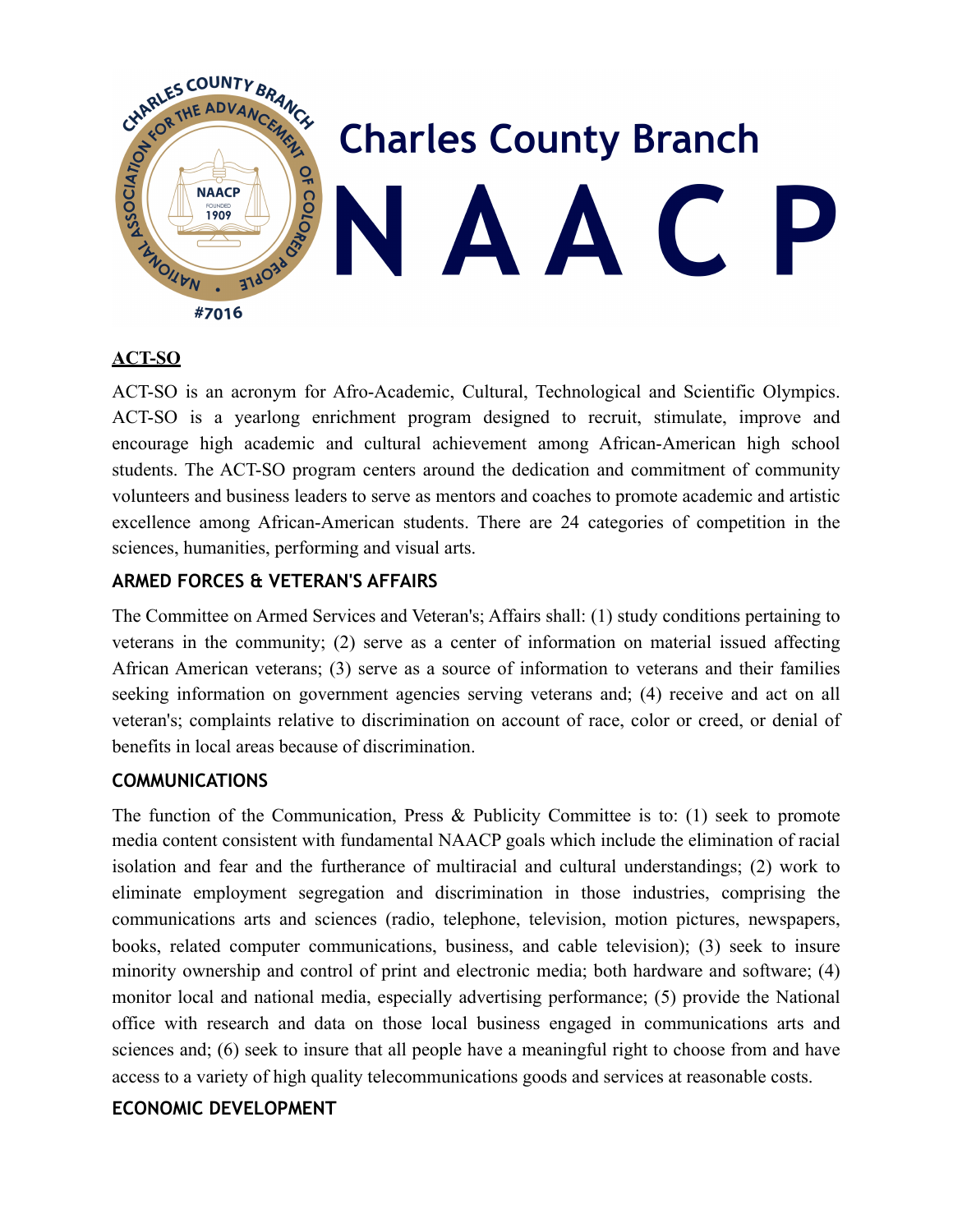The Economic Development committee is to promote the growth of entrepreneurship among African Americans, and increase employment opportunities with private and public entities. The Economic Development Committee shall implement local efforts and support national programs to preserve and expand economic empowerment among African Americans and other communities of color.

### **EDUCATION COMMITTEE**

The function of the Education Committee is to: (1) seek to eliminate segregation and other discriminatory practices in public education; (2) study local educational conditions affecting minority groups; (3)investigate the public school system and school zoning; (4) familiarize itself with textbook material used in the school and seek to eliminate material there from which is racially derogatory; (5) seek to stimulate school attendance; (6) keep informed of school conditions and strive to correct abuses where found and; (7) aim to be a center of popular education on the race question and on the work of the association.

### **FINANCE COMMITTEE**

The Finance Committee shall: (1) consist of the president, treasurer, and at least one other member; (2) study the financial needs of the branch; (3) be responsible for drafting an adequate annual budget; (4) draft the annual branch budget with executive committee and ask each standing committee to give an estimate of budgetary needs for the year.

### **HEALTH COMMITTEE**

The function of the Health Committee is to serve as the coordinating body for the health-related activities and initiatives for each of the branches and units in the state. The State Conference Health Committee coordinates efforts to host the State Health Summit and develop a State Annual Health Action Plan. The State Health Committee should interface with the state superintendent and the state health agency, as well as the members of the state's legislative health committees.

### **HOUSING COMMITTEE**

The Housing Committee shall: (1) study housing conditions in the local community; (2) receive and seek to adjust complaints of discrimination; (3) oppose all restrictive practices whether public or private and; (4) disseminate information and render such other assistance which may eliminate discrimination in housing.

## **LABOR & INDUSTRY**

The function of the Labor Industry Committee is to: (1) seek ways to improve the economic status of minority groups by working to eliminate discriminatory employment practices in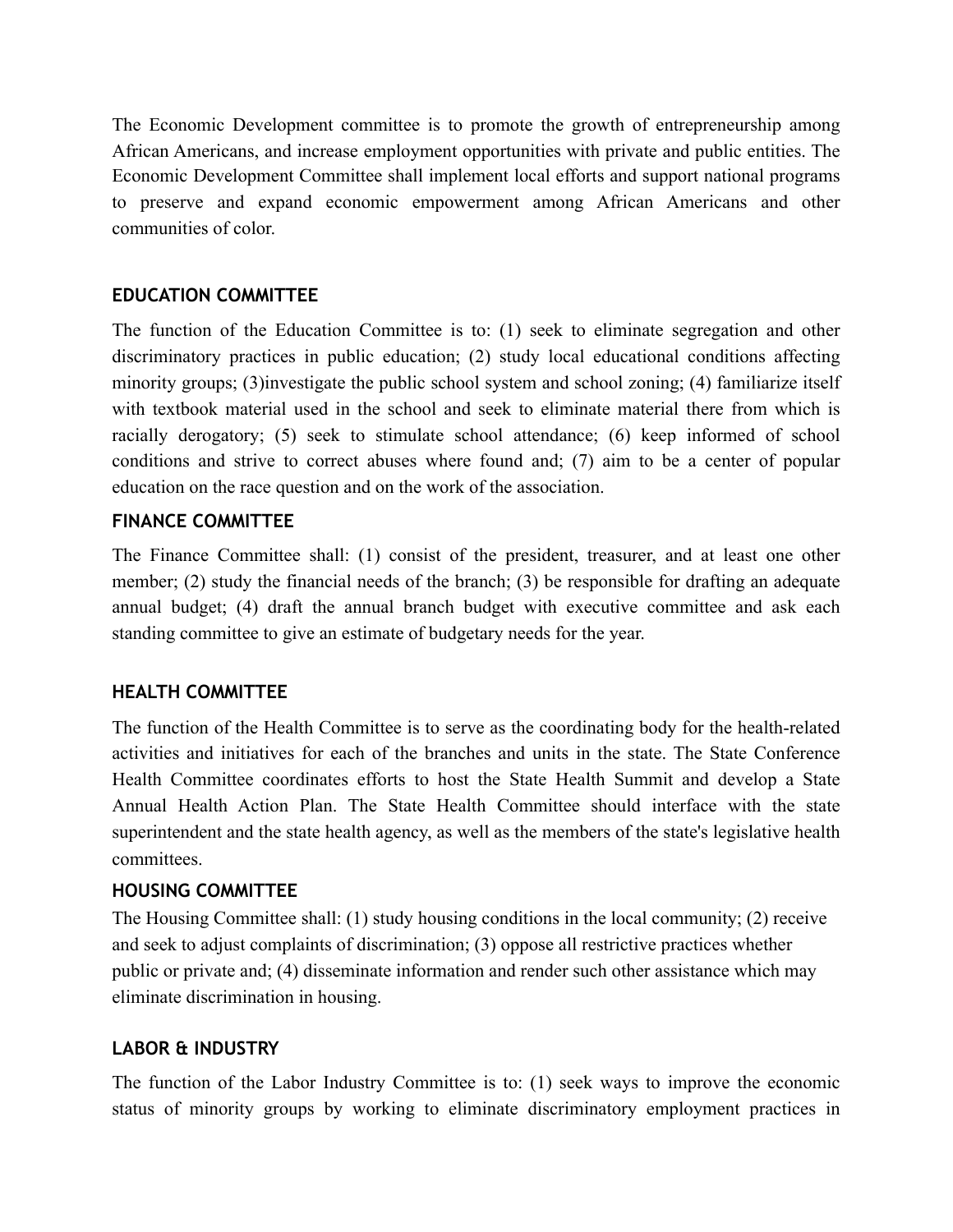industry and government, wage differentials based on race, unequal opportunities for training and promotion, unfair dismissals; (2) encourage greater participation in the trade union movement; (3) work the enactment of state and federal fair employment practices legislation and; (4) work to improve opportunities in vocational and apprenticeship training; (5) provide competent vocational guidance and training on an integrated basis for young African American, e.g., to make it possible for competent, highly trained African Americans to compete on an equal basis for managerial, scientific, skilled, professional and other desirable jobs and to encourage qualified African American youths to seek admission to local apprenticeship training programs and; (6) work for the attainment of equality of opportunity in on-the-job training in upgrading and promotions in pay scales and in seniority.

#### **LEGAL REDRESS**

The function of the Legal Redress Committee is to: (1) investigate all cases reported to it; (2) supervise all litigation in which the branch is interested and; (3) keep the National office and the conference informed on the progress of every case. The Legal Redress Committee shall not give legal advice.

#### **MEMBERSHIP**

The function of the Membership Committee is to: (1) work throughout the year to maintain and increase the membership of the Association; (2) be responsible for planning and organizing the annual membership campaign; and (3) be responsible on a continuous basis for soliciting new members and for securing renewals.

#### **POLITICAL ACTION**

The function of the Political Action Committee is to: (1) seek to increase registration and voting; (2) work for the enactment of municipal, state and federal legislation designed to improve the educational, political and economic status of minority groups; (3) seek the repeal of racially discriminatory legislation; (4) work to secure equal enforcement of the law and; (5) keep the National office and the conference informed of all proposed legislation which affects minority groups. The Political Action Committee shall be non-partisan and shall not endorse candidates for public office.

#### **[JR. YOUTH COUNCIL](http://www.naacppgc.org/#%2521jr-youth-council/c3kj)**

The Youth Council Advisors shall assist Youth Councils and College Chapters in achieving NAACP goals. The Committee on Youth Work shall consist of a Youth council Advisor(s), the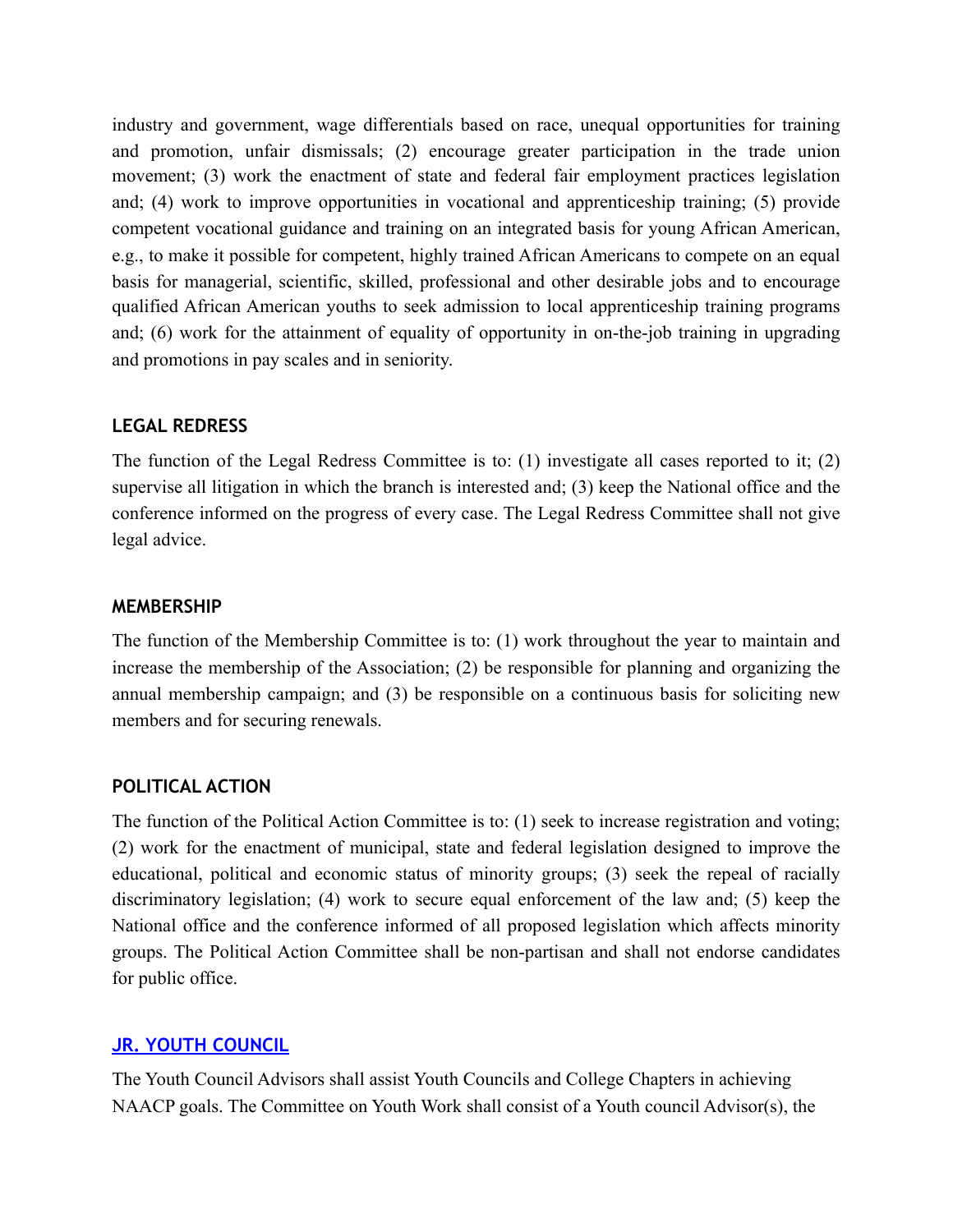Youth Council President(s), and five (5) persons appointed by the State President. The Youth council Advisor shall chair the committee.

# [YOUTH COUNCIL](http://www.naacppgc.org/#%2521youth-division/cbit)

The Youth Council Advisors shall assist Youth Councils and College Chapters in achieving NAACP goals. The Committee on Youth Work shall consist of a Youth council Advisor(s), the Youth Council President(s), and five (5) persons appointed by the State President. The Youth council Advisor shall chair the committee.

# **VOTER RIGHTS & POLITICAL REPRESENTATION**

The Political Chair shall seek to increase registration and voting. Work for the enactment of municipal, state and federal legislation designed to improve the educational, political, and economic status of minority groups. Keep the unit informed of all proposed legislations which affects minority groups.

## **CRIMINAL JUSTICE, CHAIR**

Disproportion incarceration, racially motivated policing strategies, and racially biased, discriminatory, and mandatory minimum sentencing. Incarceration will be greatly reduced and communities will be safer. The death penalty will be abolished at the state and federal level, as well as the military.

# **COMMUNITY COORDINATION, CHAIR**

The Community Coordinator shall enlist the support of other community organizations on issues affecting the interests of African American and other communities of color. Empowering the people to understand the source of the social or political problems. relationship building, leadership development, strategies, mobilization, and taking action.

## **Women in the NAACP (WIN)**

The purpose of WIN is to (1)enhance the leadership role of Women. (2) to serve as an advocacy vehicle to address the social, economic, political, educational, health and welfare issues affecting women, (3) to advocate for the emotional, mental physical and spiritual development of children and (4) to support the policies as well as the on-going mission and vision of the NAACP

The mission of the Community Coordination Committee is to enlist the support of other community organizations on issues affecting the interests of African Americans and other communities of color.